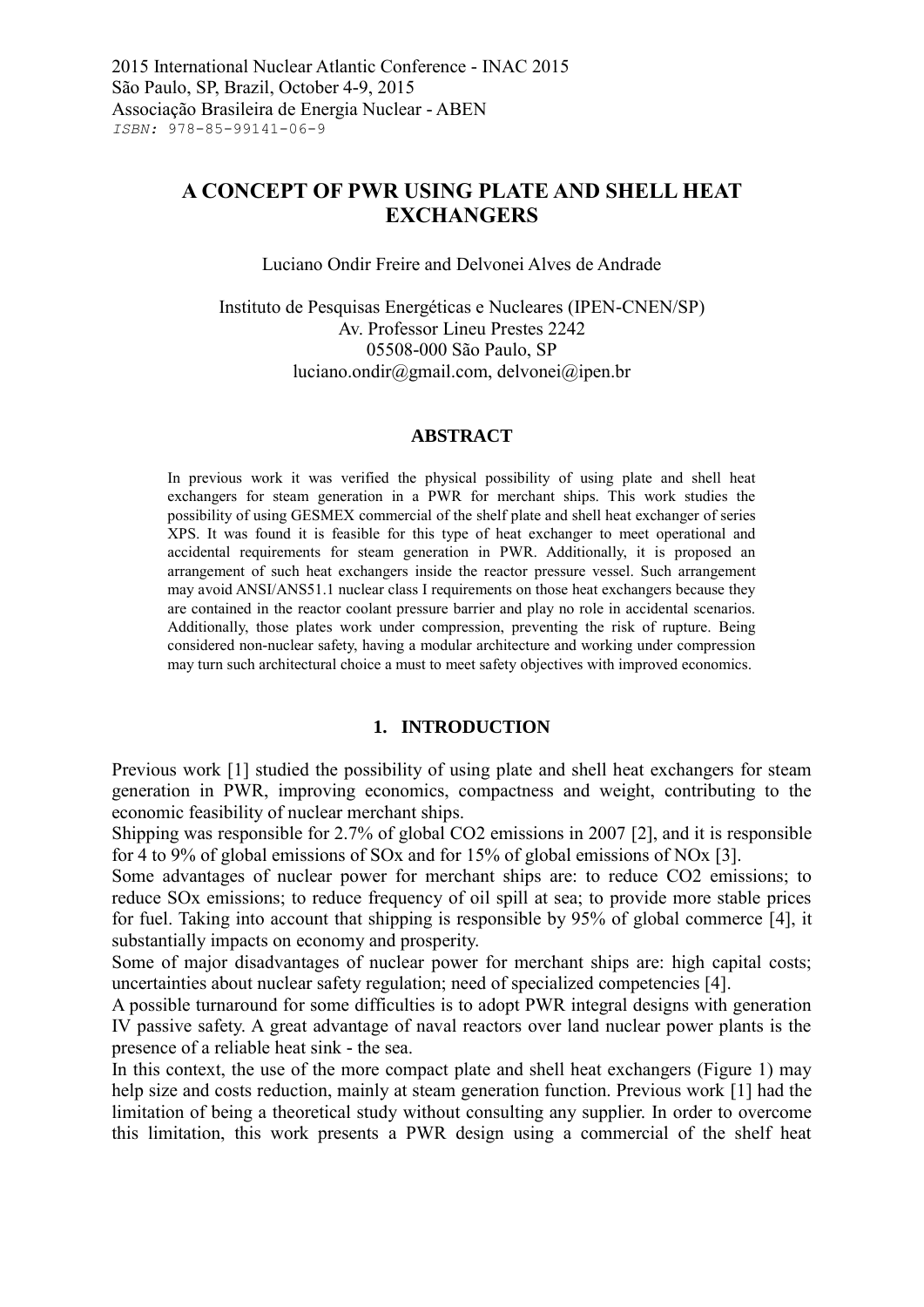exchanger assembly, taking into account one supplier. GESMEX's plate packs are fully laser welded and seem to be a good choice for present harsh environment.



**Figure 1 - Plate and shell heat exchanger**

# **2. ASSUMPTIONS**

This section lists a series of assumptions made in order to make this work applicable from the point of view of nuclear power plant vendors and merchant ships builders and operators:

- It is required a thermal power of  $240MW$  from the reactor [\[1\]](#page-7-0);
- The reactor should be integral type;
- It must be possible to realize periodic in service inspections;
- Only proven technologies may be employed;
- The overall cycle efficiency is 25%;
- The same core and core calculation assumptions from previous work [\[1\]](#page-7-0);
- The base heat exchanger is the XPS 50 from GESMEX;
- The plate material is the steel alloy AISI 316L with 1,25mm thickness;
- The secondary pressure is 62,4 bar;
- The primary mean pressure is 148 bar and the mean temperature is 304 °C;
- Margin of 25% on the required heat transfer area is adopted;

The heat exchangers adopt multiple passes in secondary side and single pass in the primary side;

The heat exchangers are positioned in the vertical direction;

In normal operation, the pressure difference between primary and secondary sides does not surpass 100 bar;

The steam speed in pipes must not surpass 50 m/s and the water must not surpass 3  $m/s$ ;

The feed water is near saturation;

• Functional segregation between power conversion function and emergency secondary heat removal function;

• A distance of 24 inches from the core is enough to prevent major fast neutrons damage to the plate packs;

• An array of heat exchangers may have problems of water carry over in case of trim conditions; and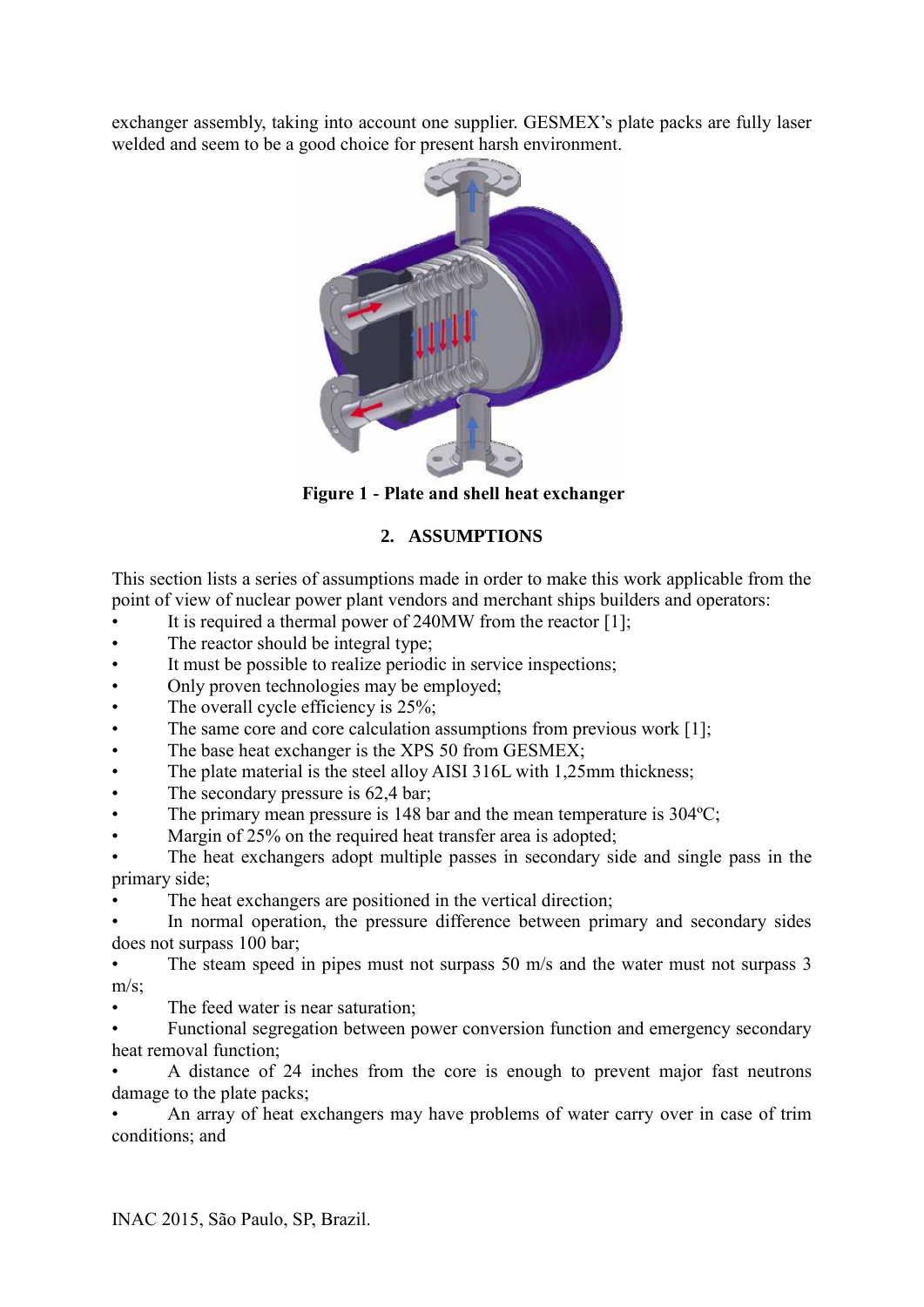In order to prevent water carry over it is necessary to assure the heat necessary to vaporize the entire mass flow is inferior to the heat exchange capability of the heat exchanger, even when the mass flow is enhanced by the hydrostatic force due inclination.

It was found steel alloy AISI 316L is the best option for this application, given the temperatures and pressure involved. However, it was necessary to reduce pressure and temperatures to be able to resist to primary pressure after a steam line break accident. The upper limit pressure for plate and shell heat exchanger is 150 bar [\[5\]](#page-7-4).

### **3. METHOD**

This work uses the same core analysis models as in previous work [\[1\]](#page-7-0). Reference heat exchangers were sized by GESMEX. Extrapolations were done where necessary. The pressure losses in primary and secondary sides are estimated by extrapolation from the reference heat exchanger. The extrapolation law adopted is:

$$
\Delta p_1 = \Delta p_0 \left(\frac{N_1}{N_0}\right)^3 \left(\frac{m_1}{m_0}\right)^2 \left(\frac{D_0}{D_1}\right) \left(\frac{L_0}{L_1}\right)^2 \tag{1}
$$

Where:

 $\Delta p$  = pressure loss  $N$  = number of passes  $\dot{m}$  = mass flow *D* = plate diameter  $L =$  Heat exchanger length

Subscripts: 0 refers to reference heat exchanger and 1 to estimated heat exchanger. The pressure losses are calculated to know if they are sufficiently low in the primary side and

sufficiently high in the secondary side to prevent water carry over in case of inclined conditions.

## **4. DEVELOPMENT**

## **4.1. Core Sizing**

The first step is to estimate a core able to provide the power needed. This was done by reusing the same core of previous work [\[1\]](#page-7-0).

As temperature and pressure needed to be reduced to allow the heat exchangers resist a steam line break accident, minimum core flow and temperature difference between cold and hot legs were recalculated to respect the minimum departure from critical heat flux ratio.

With the core size and assumptions on spacer grids, it was estimated the core charge losses.

## **4.2. Steam Generator Sizing**

From reactor thermal power and water latent heat, it is estimated the steam mass flow. With the mass flow and maximum flow speed in pipes, it is estimated a minimum pipe diameter and it is chosen a commercial diameter along its schedule (wall thickness). From the core diameter and pipes chosen diameter, it is estimated the annulus internal diameter.

From a reference GESMEX heat exchanger calculated for a similar application, with close pressures and temperatures, it was calculated the power density. With total power and power density, it is calculated the total volume of heat exchangers.

Adopting three rows of XPS 50 heat exchangers, as shown at [Figure 2,](#page-3-0) it was obtained the required number of heat exchangers with a margin of 9 heat exchangers. Dividing the total flow by the number of heat exchangers, it was obtained primary and secondary flows for each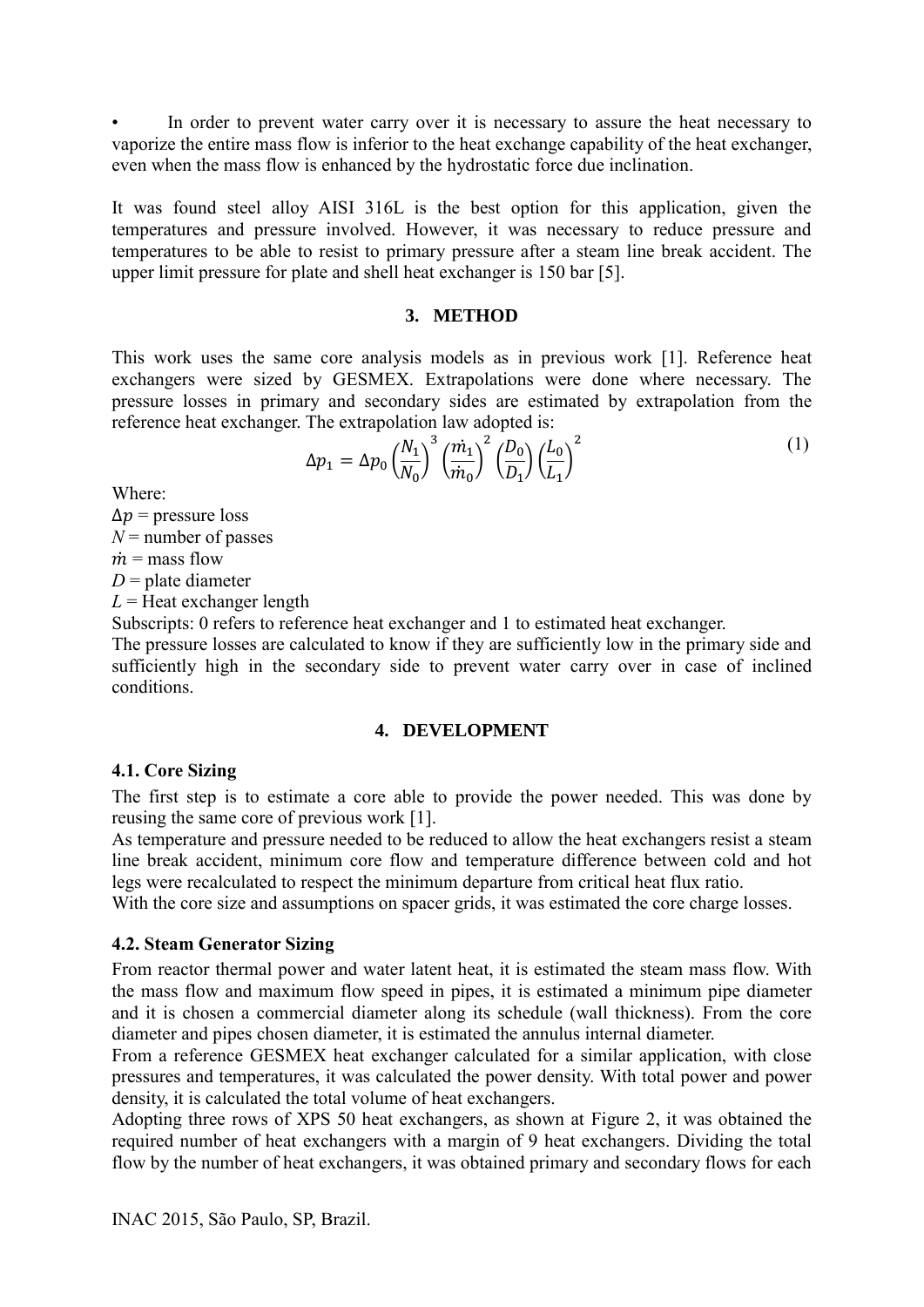heat exchanger. From total volume of heat exchangers, XPS diameter and number of heat exchangers it is calculated the heat exchangers length. For arrangement reasons, it was adopted cells of 42 centimeters diameter (the plate pack has 36 centimeters diameter) in order to include space for flow directors and structures.



**Figure 2 - Reactor configuration and steam generation heat exchangers arrangement**

<span id="page-3-0"></span>It is adopted a configuration with both inlet and outlet at upper part in order to ease maintenance activities, as shown at [Figure 3.](#page-3-1)

In order to prevent water carry over during startup or small power operation, it were adopted 3 passes in the secondary side [\(Figure 3\)](#page-3-1), so liquid water is kept far from outlet nozzle and needs to travel through a entire pass, provided liquid level is lower than two thirds of heat exchanger height.

The plate packs are placed in cells which act as flow directors for the primary coolant fluid. The shell is the reactor pressure vessel itself. Both steam and feed water flanges are linked to pipes which lead to headers located right above the plate packs.



**Figure 3 - Heat exchanger arrangement**

<span id="page-3-1"></span>It was also verified if, in case of inclination of the reactor, it is possible to have water carry over in any heat exchanger because of the added head due gravity, which would cause a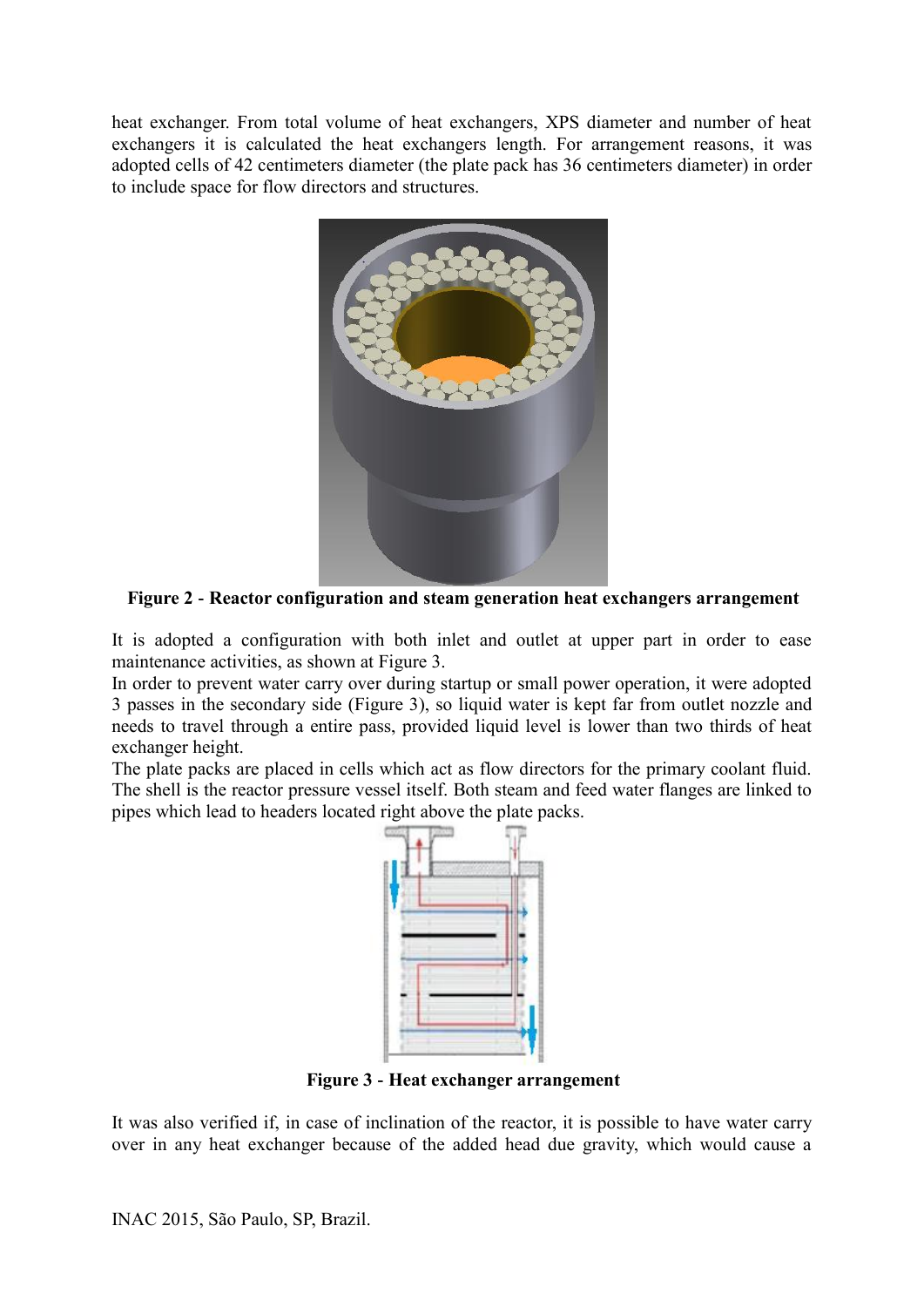greater flow in the lowest heat exchanger. It was found that this may really happen, but by taking appropriate measures it is possible to prevent this problem. Those measures include:

- Increasing pressure loss in secondary side of heat exchangers;
- Imposing a margin in steam superheating (or heat transfer surface); and
- Limiting ship inclination angles.

It was found that for a 45º angle from vertical, heat exchangers with 3 passes and a margin of 21% in heat transfer area, there should be not water carry over problems.

## **4.3. Steam Generator Safety Function**

Typically in stationary PWR, the steam generators play a dual role: they generate steam to be used on power conversion system and in case of design basis accidents, they play the emergency secondary heat removal function, according with ANSI/ANS 51.1 (1988).

This solution imposes constraints in design and operation of steam generators, like the number of two or more steam generators, periodic inspections, material classification, segregation, redundancy and independency requirements.

If the safety function of emergency secondary heat removal is played by other equipment, not used during normal operation (adoption of functional segregation), the steam generator used for power conversion does not need to be redundant nor classified, provided its failure do not impair the safety functions.

The typical steam generators tubes are a part of the reactor coolant pressure barrier, so they need to be classified as class 1, as defined by ANSI/ANS 51.1 (1988). It means their failure cause loss of coolant accidents, so there is not great advantage in functional segregation because they need to be class 1 anyway. It has to be noted the constant operation has wear and tear effects on the tubes, regardless of the class.

But, if the plate packs of the heat exchangers are place inside of the reactor pressure vessel [\(Figure 4\)](#page-5-0), their failure does not impair the capability of the reactor coolant pressure barrier of containing the coolant, provided the steam and feed water lines are parts of the reactor coolant pressure barrier. So, their failure potentially causes only limited coolant leakages affecting the plant availability, but not the plant nuclear safety.

The safety steam generators could be a non-pressurized tank with a heat exchanger inside. The drive for the coolant flow inside the heat exchanger must be gravity according with ANSI/ANS 51.1 (1988). This circuit should only be pressurized for tests and accidental situations. [Figure 4](#page-5-0) presents a diagram of this solution, which is quite similar to IRIS [\[6\]](#page-7-5).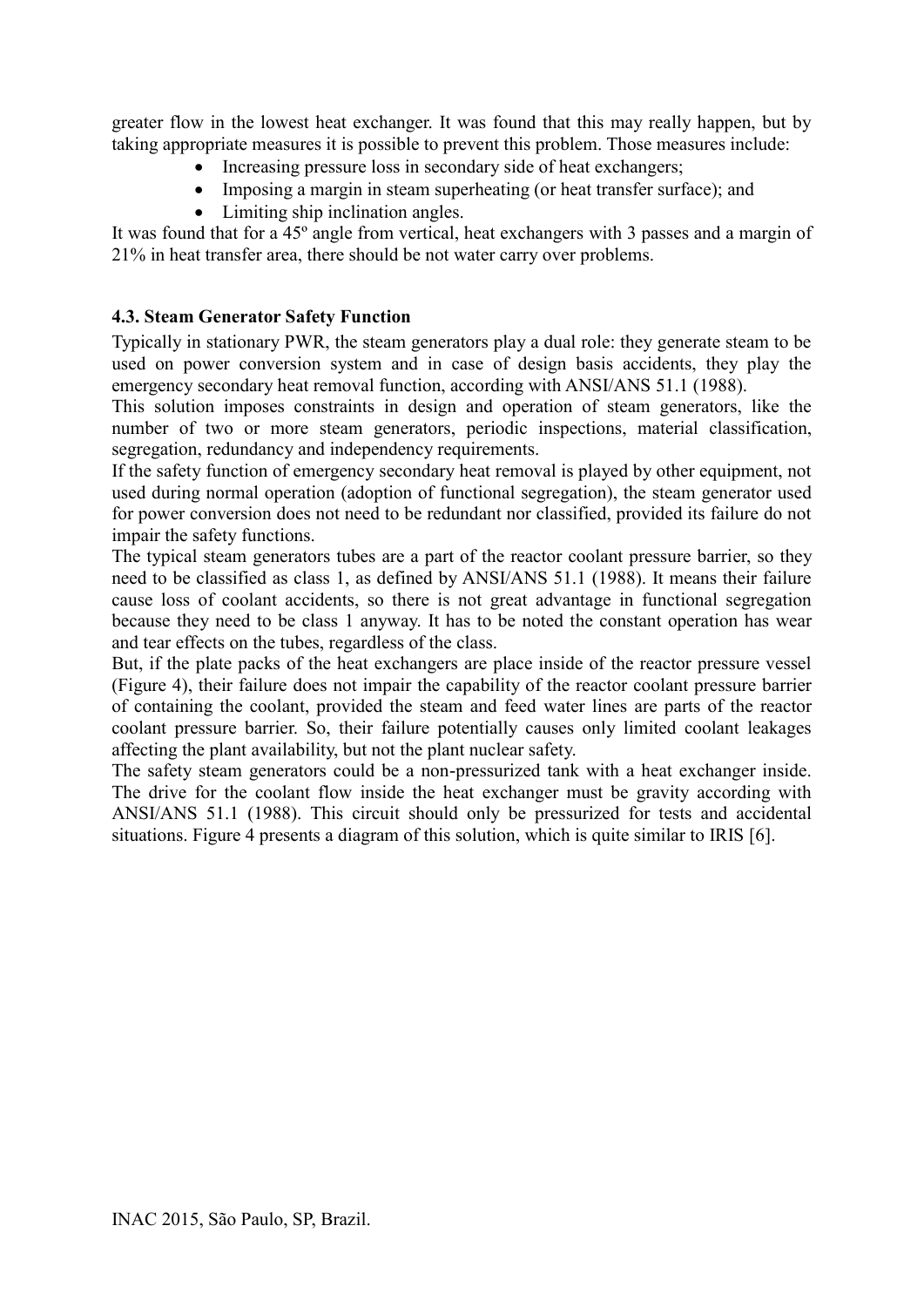

**Figure 4 - Steam generators inside reactor coolant pressure barrier**

<span id="page-5-0"></span>If the plates work in compression by primary fluid, which precludes cracking propagation, the catastrophic failure becomes virtually impossible and only small leakages may happen with a frequency above that allowed for design basis accidents by ANSI/ANS 51.1 (1988). In this case, the association of a steam generator for power conversion and other two small steam generators used only for design basis accidents scenarios may be safer than current practice, once those safety steam generators will not suffer corrosion wear during service life.

### **5. RESULTS**

The core for the required power has the following characteristics **(**[Table 1\)](#page-5-1):

| Nuclear reactor characteristics                              | Value   Unit |      |
|--------------------------------------------------------------|--------------|------|
| Number of fuel elements                                      | 137          |      |
| Number of tubes per fuel element                             | 289          |      |
| Percentage of fuel rods                                      | 90,25%       |      |
| tubes external diameter                                      | 0,0098       | m    |
| Fuel rods length                                             | 2,11         | m    |
| Element width                                                | 0,2207       | m    |
| Core diameter                                                | 3,04         | m    |
| Minimum Departure from Nucleate Boiling Ratio at hot channel | 2,17         |      |
| Output temperature                                           | 318,6        | ∘c   |
| Delta T                                                      | 28,6         | °C   |
| Hot leg Subcooling margin                                    | 22,4         | ∘c   |
| Coolant mass flow                                            | 1710         | kg/s |
| Pressure loss at Reactor                                     | 4073         | Pa   |

<span id="page-5-1"></span>Table 1 – Values obtained for the 240MW core

The final values obtained for the characteristics of the heat exchangers are presented at [Table 2.](#page-6-0)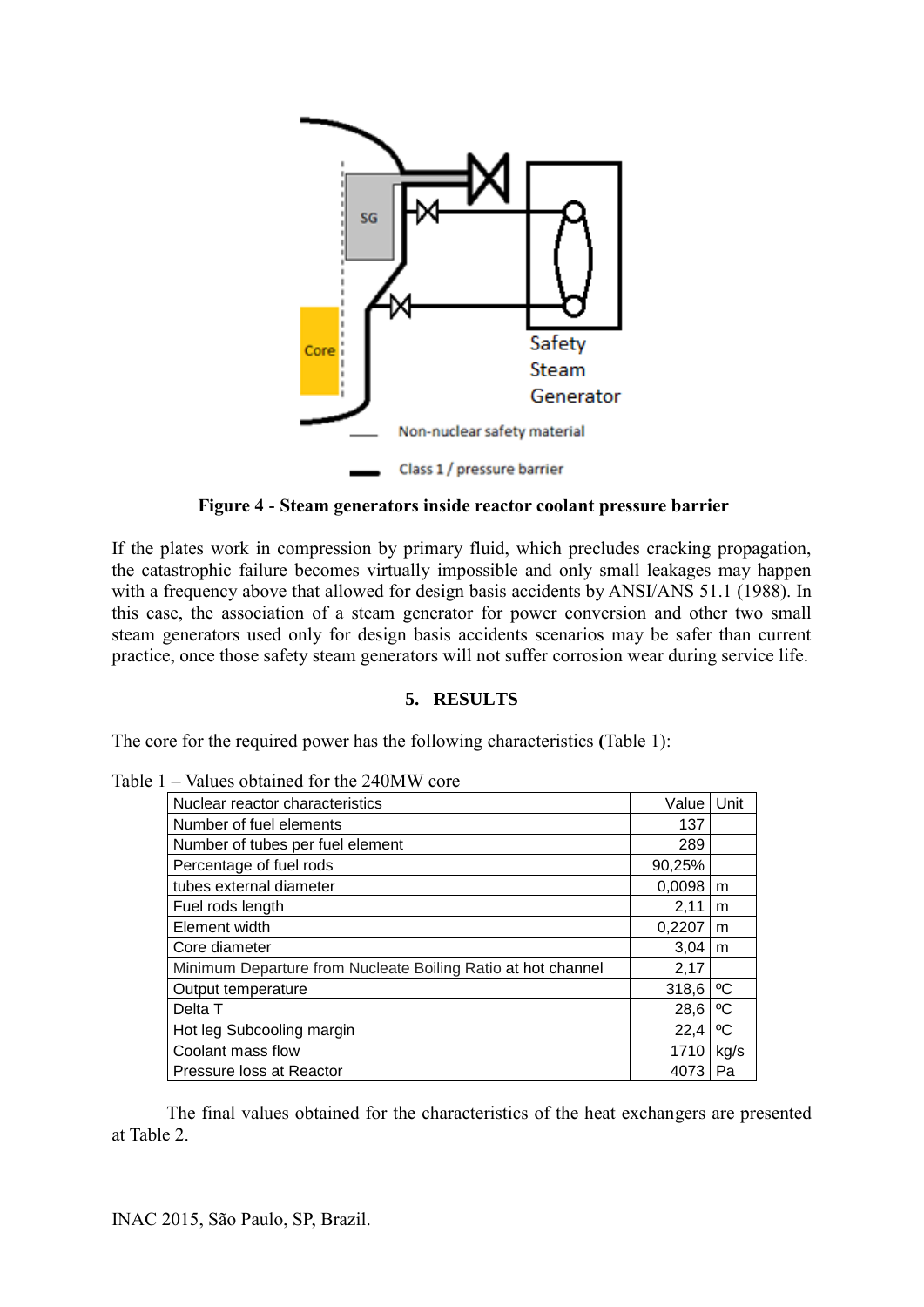<span id="page-6-0"></span>Table 2 - Description of heat exchangers adopted

| Steam generator array                  | Value                            | Unit           |
|----------------------------------------|----------------------------------|----------------|
| Reference power density                | 1,27E+07 $\mid$ W/m <sup>3</sup> |                |
| Inner diameter                         | 3,64                             | m              |
| Assumed number of heat exchangers      | 67,00                            |                |
| Heat exchanger margin                  | 25%                              |                |
| Total volume of heat exchangers        | 16,08                            | m <sup>3</sup> |
| Volume for each heat exchanger         | 0,24                             | m <sup>3</sup> |
| Plate diameter                         | 0,36                             | m              |
| Heat exchanger length                  | 2,36                             | m              |
| Number of secondary passes             | 3                                |                |
| Number of primary passes               |                                  |                |
| Power for each heat exchanger          | 4,48E+06                         | W              |
| Primary flow for each heat exchanger   | 25,52                            | kg/s           |
| Secondary flow for each heat exchanger | 2,83                             | kg/s           |
| Secondary pressure loss                | 33539                            | Pa             |
| Primary pressure loss                  | 4444                             | Pa             |

The secondary water chemical treatment should take EPRI guidelines [\[7\]](#page-7-6) for once through steam generators, summarized in [Table 3.](#page-6-1) According with the supplier, any water chemistry that does not harm the steel alloy 316L is good enough. However, EPRI guidelines indicate that the steam from once through steam generators tend to carry over solid corrosion products, causing turbine erosion. Therefore, chemistry is not limited by the plates, but by the turbine.

<span id="page-6-1"></span>Table 3 – Chemical parameters for the secondary water

| Parameter         | Maximum Value | Unit |
|-------------------|---------------|------|
| Sodium            |               | ppb  |
| Chloride          |               | ppb  |
| Sulfate           |               | ppb  |
| Silica            | 10            | ppb  |
| <b>Total Iron</b> | 5             | pb   |
| en                |               |      |

#### **6. DISCUSSION**

Those results are not best estimate calculations. They are conservative calculations to allow demonstration of feasibility. This work included other aspects, like chemistry, fabrication, and inspection in service. Fabrication is assured by the fact this heat exchanger is a commercial of the shelf solution. Chemistry in primary and secondary water is not limited by the plates but by turbine blades. The secondary water chemistry has limitations because the solid particles cause corrosion on turbine blades. According with EPRI once through steam generator plants should be operated with the lowest practicable impurity levels consistent with their secondary system design.

It is certainly possible to inspect the state of the plates using proper tools and the modular architecture eases the identification of the position of leakages. For instance, if there is a leakage, it is possible to identify the leaky heat exchanger by pressurizing the steam line with nitrogen while the vessel is open to atmosphere and filled with coolant. The heat exchanger with the leak should release bubbles which are easily noted by operators. Then it is simple to replace an entire heat exchanger.